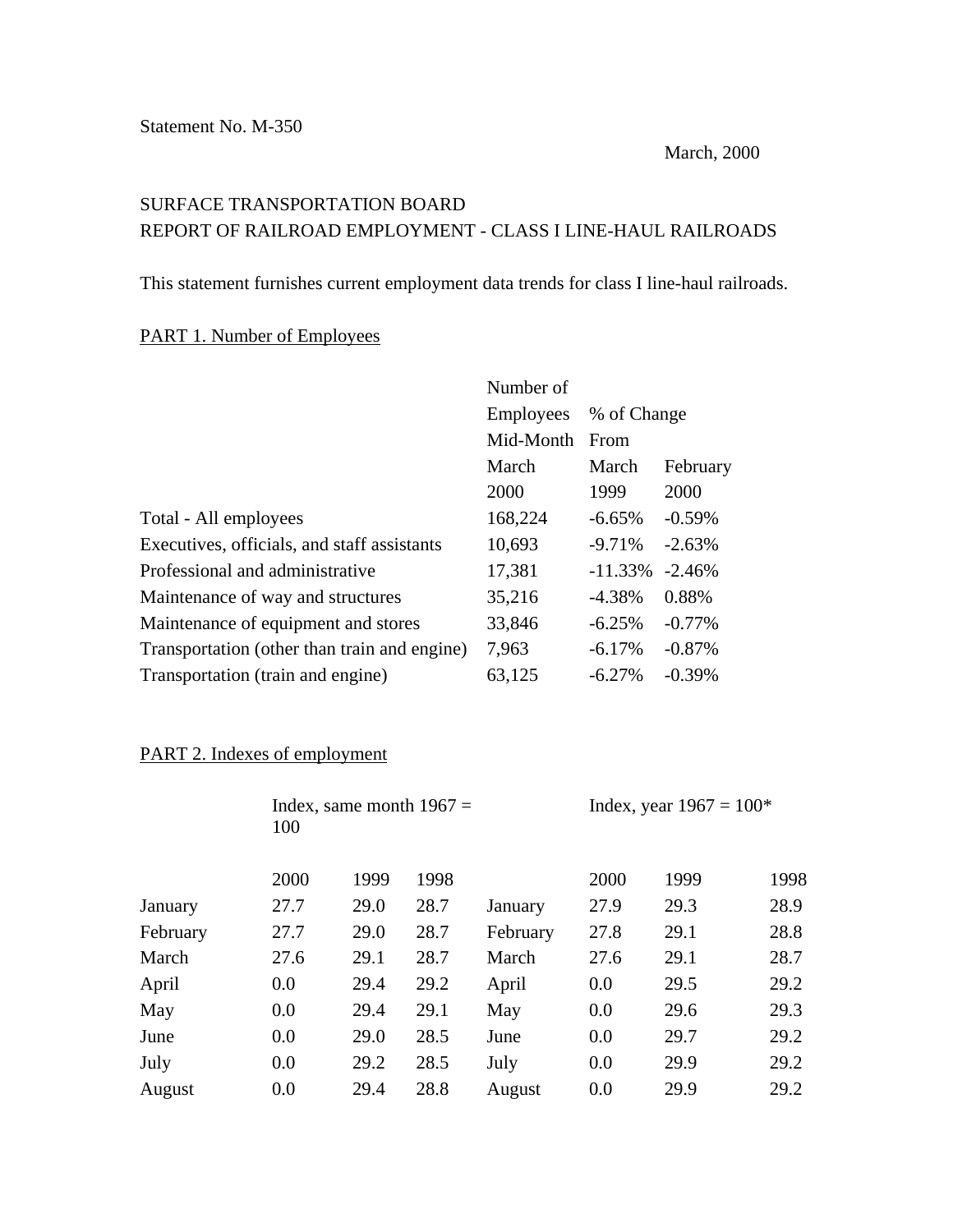| September | (0.0)         | 30.3 | 29.4  | September 0.0 |     | 30.1 | 29.3 |
|-----------|---------------|------|-------|---------------|-----|------|------|
| October   | (0.0)         | 30.6 | -30.0 | October       | (1) | 30.0 | 29.4 |
| November  | $( )$ . $( )$ | 30.3 | 30.1  | November 0.0  |     | 29.6 | 29.3 |
| December  | $( )$ . $( )$ | 30.5 | 30.2  | December 0.0  |     | 29.5 | 29.3 |

\* Average of 12 months,  $1967 = 100$ 

Source: Monthly Report of Number of Employees of Class I Railroads.

| <b>CARRIER</b>        |              | L100   | L 200                      | L 300         | L 400 L 500  |              | L600   | TOTAL   |
|-----------------------|--------------|--------|----------------------------|---------------|--------------|--------------|--------|---------|
| <b>March</b> , 2000   |              |        |                            |               |              |              |        |         |
|                       |              |        |                            |               |              |              |        |         |
| <b>BNSF</b>           | 130500 2,222 |        | 4,289                      | 9,282         | 8,615        | 1,636        | 13,427 | 39,471  |
| <b>CSX</b>            | 121500 1,225 |        | 4,453                      | 6,622         | 6,197        | 2,014        | 13,340 | 33,851  |
| <b>GTW</b>            | 114900 116   |        | 216                        | 347           | 269          | 111          | 629    | 1,688   |
| IC                    | 124100 182   |        | 404                        | 652           | 565          | 181          | 844    | 2,828   |
| <b>KCS</b>            | 134500 153   |        | 267                        | 455           | 309          | 196          | 1,187  | 2,567   |
| <b>NS</b>             | 117100 1,762 |        | 3,743                      | 6,639         | 6,347        | 2,166        | 12,857 | 33,514  |
| <b>SOO</b>            | 137700 125   |        | 430                        | 555           | 496          | 193          | 928    | 2,727   |
| <b>UP</b>             | 139400 4,908 |        | 3,579                      | 10,664        |              | 11,048 1,466 | 19,913 | 51,578  |
|                       |              |        |                            |               |              |              |        |         |
| <b>TOTAL</b>          |              | 10,693 |                            | 17,381 35,216 | 33,846 7,963 |              | 63,125 | 168,224 |
|                       |              |        |                            |               |              |              |        |         |
| <b>NRPC</b>           | 103000 1,680 |        | 5,329                      | 3,658         | 6,697        | 3,747        | 4,099  | 25,210  |
|                       |              |        |                            |               |              |              |        |         |
|                       |              |        |                            |               |              |              |        |         |
|                       |              | March  | March                      | February      |              | % Change     |        |         |
|                       |              | 2000   | 1999                       | 2000          |              | Year         | Month  |         |
|                       |              |        |                            |               |              |              |        |         |
| $T = 1 \Omega \Omega$ |              |        | $10.602 - 11.012 - 10.002$ |               |              | 0.710/       | 2001   |         |

| L 100 | 10,693 11,843 10,982 | $-9.71\% -2.63\%$  |  |
|-------|----------------------|--------------------|--|
| L 200 | 17,381 19,603 17,820 | $-11.33\% -2.46\%$ |  |
| L 300 | 35,216 36,830 34,910 | $-4.38\%$ 0.88%    |  |
| L 400 | 33,846 36,104 34,110 | $-6.25\% -0.77\%$  |  |
| L500  | 7,963 8,487 8,033    | $-6.17\% -0.87\%$  |  |